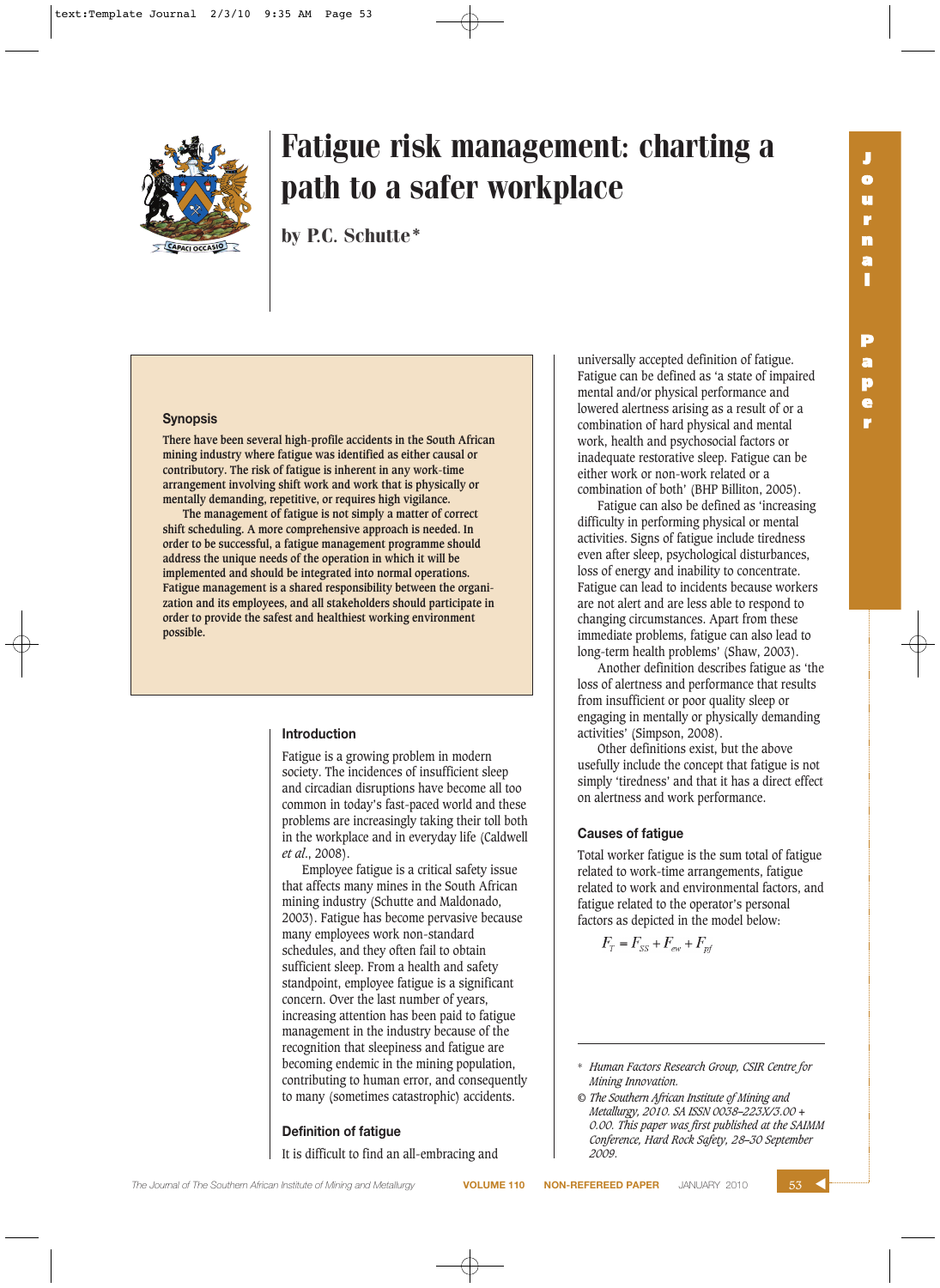## Fatigue risk management: charting a path to a safer workplace

#### where  $F_T$  = Total operator fatigue

- $F_{SS}$  = Fatigue related to shift system design (working arrangements, circadian rhythm disruption, sleep deprivation)
- *Few* = Fatigue related to work and environmental factors (task requirements, physical work loads, workstation design, physical factors) and
- $F_{\textit{pf}}$  = Fatigue related to the operator's personal factors (health status, nutritional status, social and domestic dictates).

While the above model is not claimed to be a complete representation of all the factors that contribute to fatigue, it points towards a need for a broad and holistic approach to manage this issue. One of the major factors contributing to fatigue or on-the-job sleepiness is the disruption of the circadian rhythm. The human biological system operates on an internal clock in which different functions run on different cycle lengths. The circadian rhythm, for example, is a rhythm that cycles approximately every 24 h, with various functions either rising or falling at various times throughout the 24-h period. For example, high body temperature and heart rate are associated with increased alertness and performance and occur during the daylight hours. Sleep, on the other hand, is associated with a lowering of body temperature, heart rate, and cortisol, which decrease in the evening, then rise in the morning before we awaken (Van Dongen and Dinges, 2005).

The physiological tendency to sleep at night and to be awake during the day is powerful; difficulties occur when work-time arrangements cause individuals to work against this tendency. Altering the normal sleep/wake cycle affects both the ability to remain alert and the ability to sleep. Nontraditional work hours (night or early morning hours) create a misalignment between the internal clock and the normal activity and sleep schedule (Caldwell *et al*., 2008).

#### **Effects of fatigue**

Fatigue has an adverse effect on every aspect of human performance. High levels of fatigue cause reduced performance and productivity in the workplace, and increase the risk of accidents and injuries occurring. Fatigue affects the ability to think clearly, which is vital when making safety-related decisions and judgements. People who are fatigued are unable to gauge their own level of impairment. As a result, fatigued people are unaware that they are not functioning as well or as safely as they would be if they were not fatigued (Folkard *et al*., 2003).

Fatigue can also result in long-term health problems such as digestive problems, heart disease, anxiety and depression. Women's reproductive health can also be affected by fatigue. Fatigue and irregular sleep patterns have been associated with a number of negative effects on pregnant women. Negative effects include an increased risk of miscarriage, low birth weight and a higher occurrence of premature births (Harrington, 2001).

#### **Fatigue management**

Managing fatigue requires an appreciation of the nature of fatigue, an understanding of individual differences in fatigue vulnerability, and a willingness and ability to implement scientifically valid fatigue countermeasures (Caldwell *et al*., 2008). For these reasons, there is no 'one-size-fits-all' fatigue management approach. The management of fatigue is not simply a matter of correct shift scheduling: a more comprehensive approach is needed. Ideally, a fatigue management programme should address the unique needs of the operation in which it is to be implemented. It should be integrated into the normal operations, and it should encourage active participation from all stakeholders (Schutte, 2008).



**Figure 1—Framework for managing fatigue**